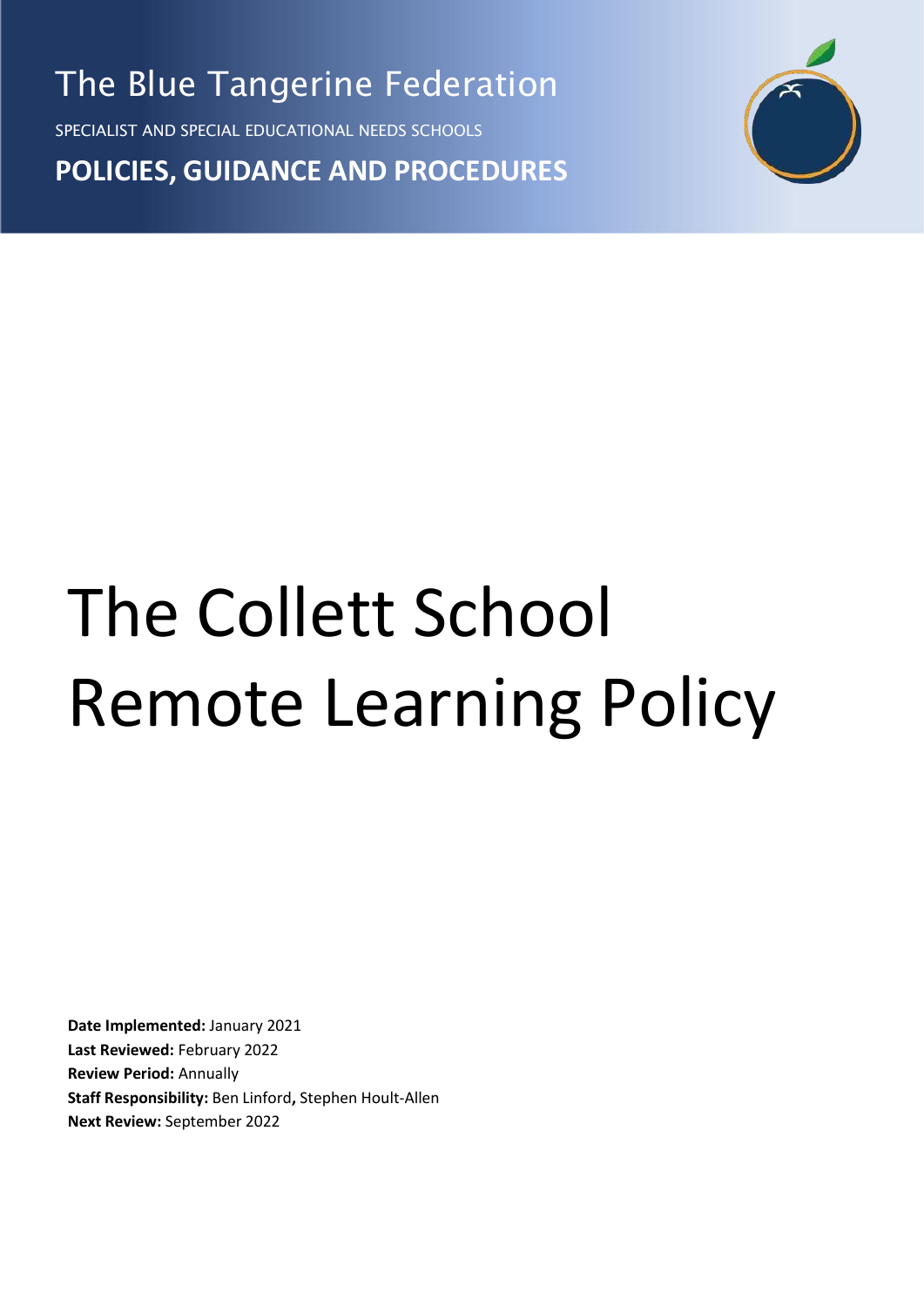## **1. Aims**

This remote learning policy for staff aims to:

- Ensure consistency in the approach to remote learning for pupils who aren't in school
- Set out expectations for all members of the school community with regards to remote learning
- Provide appropriate guidelines for data protection

## **2. Roles and responsibilities**

#### **2.1 Teachers**

When providing remote learning, teachers must be available between 8.30-3.30. If they're unable to work for any reason during this time, for example due to sickness or caring for a dependent, they should report this by calling the school office before 7.30.

When providing remote learning, teachers are responsible for:

- Setting work for those children who are not being taught on site
	- $\circ$  Create a timetable for the week similar to that taught in school. As much as possible this should reflect the class LTP/MTP
	- o Setting differentiated activities using one or more of the available online platforms (Reading Eggs, Mathseeds, IXL, Prodigy)
	- o Creating resources to support children throughout the week. These will range from prerecorded lessons and activities, live lessons, resources sent to children via ClassDojo and physical resources posted home.
	- Ensure that children and parents know how to complete and return assigned work. This could be via ClassDojo or an online learning platform.
	- Following the school Safeguarding Policy and Keeping Children Safe in Education to ensure that children are kept safe.
- Providing feedback on work

Children's work should be marked and feedback given to children within 48 hours of it being submitted. The School Marking and Feedback Policy should be followed as much as possible. Some online platforms have their own in built systems for giving feedback.

- Keeping in touch with pupils who aren't in school and their parents
	- o Via ClassDojo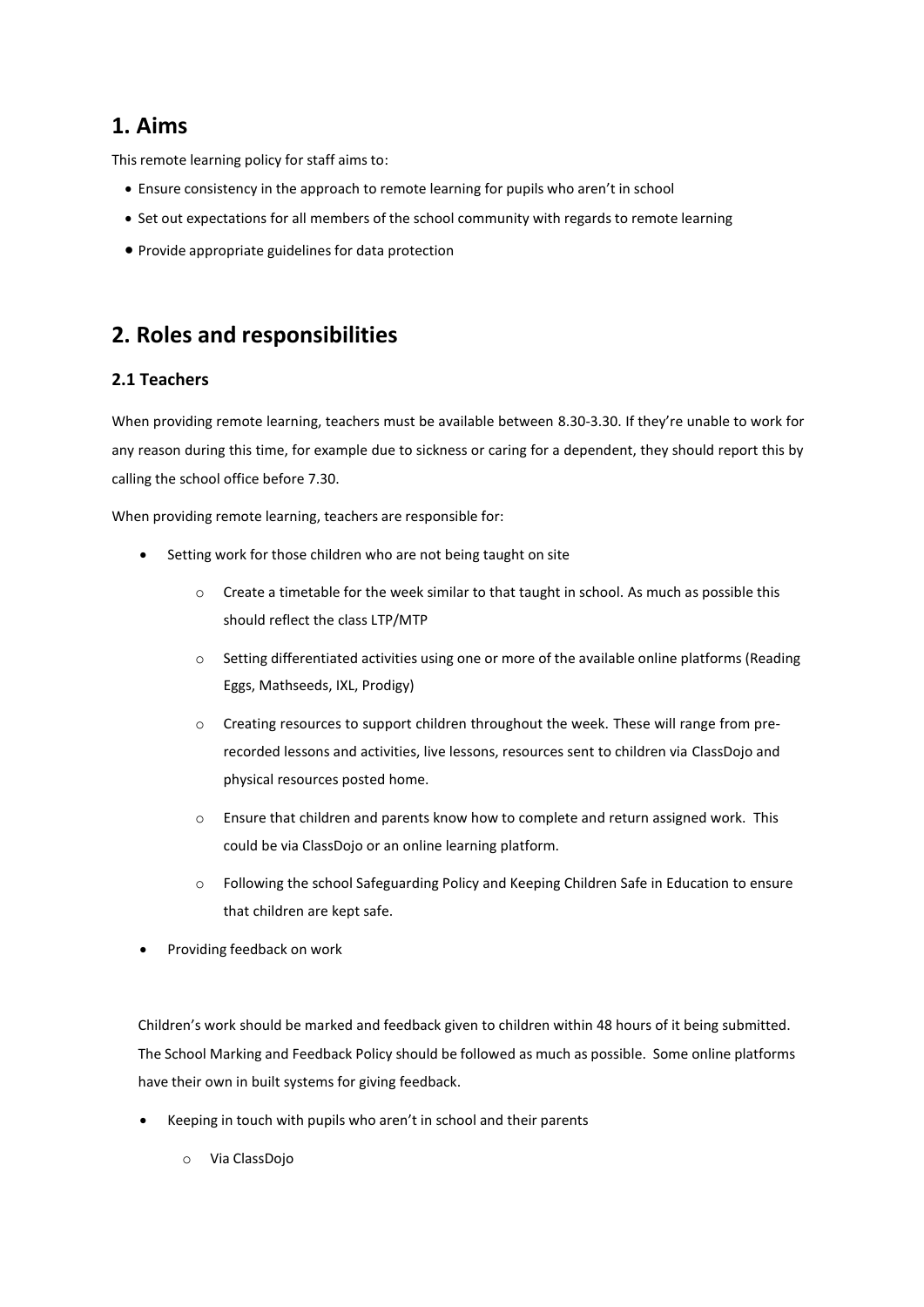- o Daily online activities via Zoom (e.g. circle time, Newsround)
- o Via phone

Teachers are expected to attempt to contact pupils daily, and complete the contact sheets saved on the server. It is preferable that teachers contact via Zoom as this means the children can be physically seen. In the event of no contact with a child or their family for 2 consecutive days teachers are responsible for notifying the Head of School and DSL via email.

- Attending virtual meetings with staff, parents and pupils:
	- o Individual bubbles are expected to attend a variety of virtual meetings each day (e.g. Zoom calls with pupils, department meetings, meetings with other professionals.
	- $\circ$  Consider location when conducting a virtual meeting (e.g. avoid areas with background noise, nothing inappropriate in the background)

If holding a Zoom meeting with pupils, there must be two members of staff able to hear/see the conversation. This can be two separate members of staff logging into the call, or 2 members of staff using the same laptop. For further guidance see COVID-19 Contingency Planning Safeguarding Emergency Guidance.

#### **2.2 Teaching assistants**

When assisting with remote learning, teaching assistants must be available between 8.30-3.30.

If they're unable to work for any reason during this time, for example due to sickness or caring for a dependent, they should report this by calling the school office before 7.30. If possible they should inform their class teacher by email and/or phone call.

When assisting with remote learning and working from home, teaching assistants are responsible for:

- Producing resources to support online learning under the direction of the class teacher
- Delivering teaching/ producing videos that support teaching. Where necessary, in the absence of a class teacher, they may be required to introduce new learning and should seek guidance in these instances, of what and how to teach new learning.
- Producing resources to support children who are still coming into school under the direction of the class teacher.
- Attending virtual meetings with staff, parents and pupils: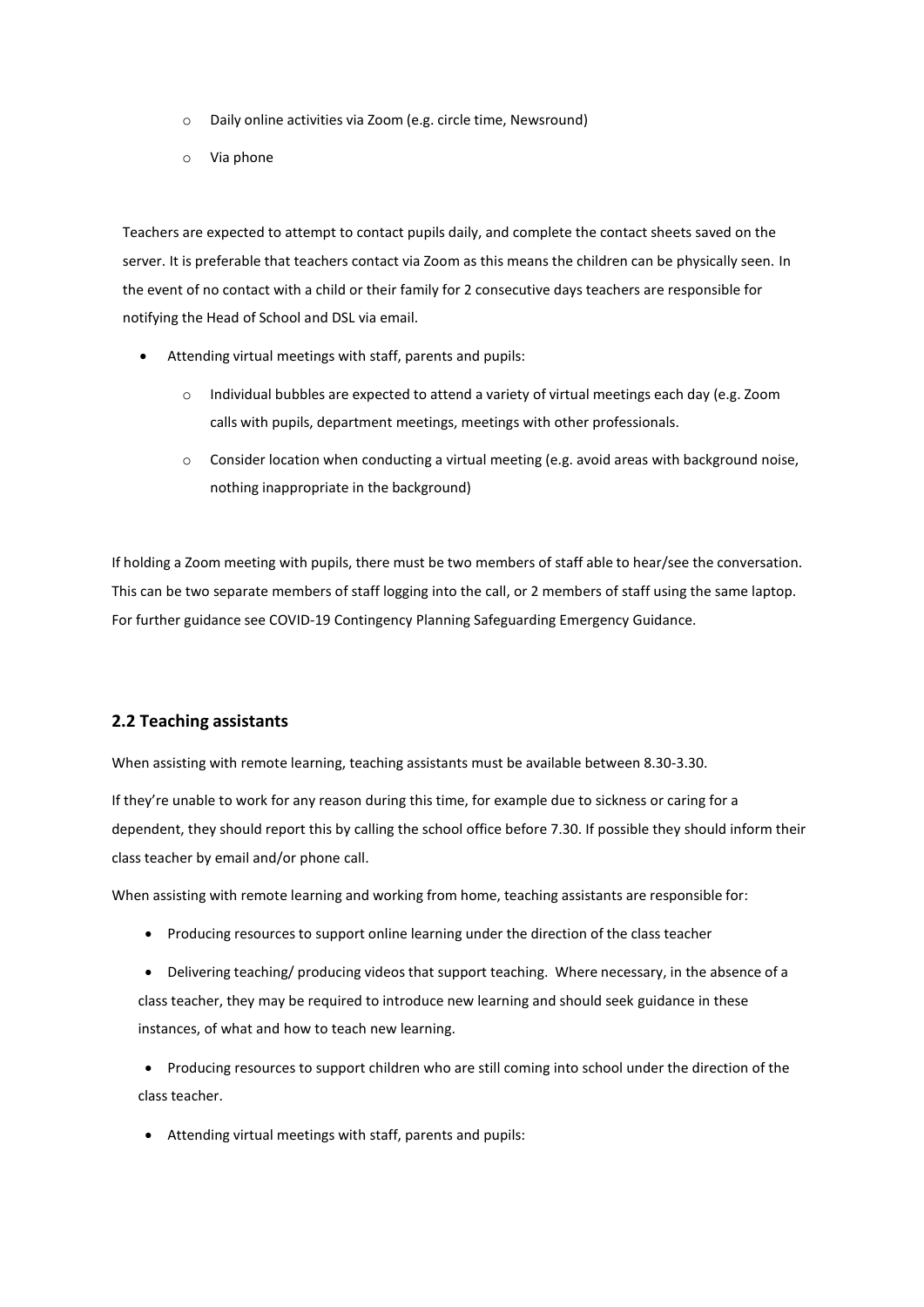- o Individual bubbles are expected to attend a variety of virtual meetings each day (e.g. Zoom calls with pupils, department meetings, meetings with other professionals.
- $\circ$  Consider location when taking part in a virtual meeting (e.g. avoid areas with background noise, nothing inappropriate in the background and clothing/appearance will be the same as that required when working on site).
- Taking responsibility for their CPD by completing online courses that will increase their classroom effectiveness. This can reflect their professional dilemma, or an identified need in the classroom. Funding for courses MUST be discussed and agreed with Head of School. Reimbursing of staff will not be possible if agreement is not reached before payments are made.

#### **2.3 Head of Department**

Alongside their teaching responsibilities, HoDs are responsible for:

- Considering whether any aspects of the curriculum need to change to accommodate remote learning.
- Working with teachers teaching remotely to make sure all work set is appropriate and consistent.
- Working with other HoDs and senior leaders to make sure work set remotely across all subjects is appropriate and consistent, and deadlines are being set an appropriate distance away from each other.
- Alerting teachers to resources they can use to teach their subject remotely.
- Monitoring staff wellbeing and acting on any concerns.

#### **2.4 Senior leaders**

Alongside any teaching responsibilities, senior leaders are responsible for:

- Co-ordinating the remote learning approach across the school in conjunction with Ben Linford, Deputy Head of School at The Collett School (2021/22)
- Monitoring the effectiveness of remote learning explain how they'll do this, such as through regular meetings with teachers and subject leaders, reviewing work set or reaching out for feedback from pupils and parents
- Monitoring the security of remote learning systems, including data protection and safeguarding considerations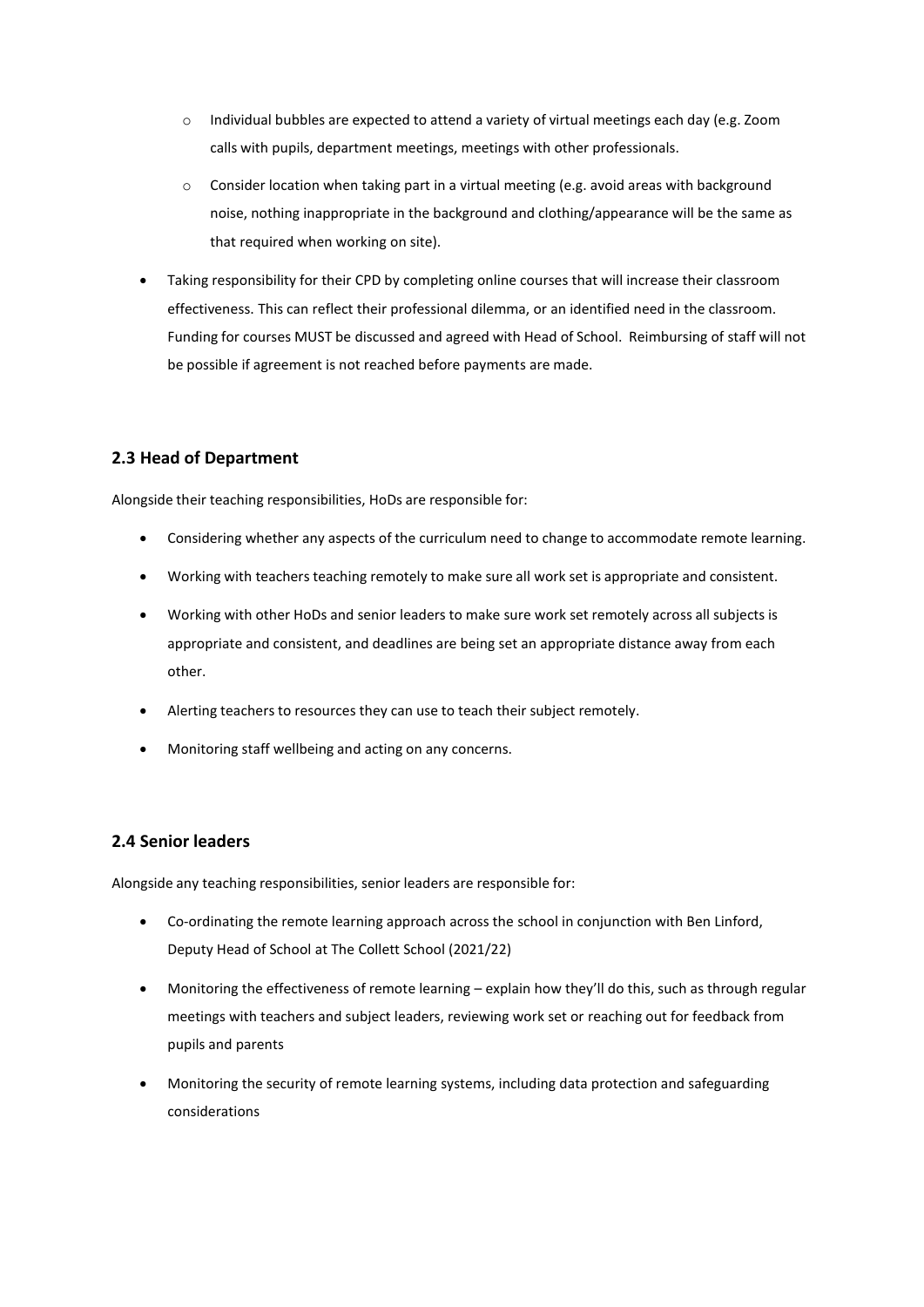### **2.5 Designated safeguarding lead**

The DSL is responsible for:

- Maintaining contact, collating, passing on information and responding to any concerns. See also COVID-19 Contingency Planning Safeguarding Emergency Guidance.
- Ensuring safeguarding measures and procedures remain tight and effective
- Sustaining exploratory challenge where necessary and continuing proactive work with teachers and staff – not being reliant on information coming up from staff even though circumstances of online learning can be challenging to monitor
- Informing colleagues of the safeguarding picture and ensuring any training required is delivered

#### **2.6 IT**

School staff are responsible for:

- Raising online safety issues with the DSL and Head of School
- Reporting to get fixed issues with school hardware and software
- Working with our IT providers to set up laptops to be sent home so that children can access remote learning
- Helping other staff with any technical issues they're experiencing/ supporting them to access SITTS where needed/required
- Following any security of remote learning systems information and flagging any data protection breaches to the data protection officer

#### **2.7 Pupils and parents**

Staff can expect parents and pupils learning remotely to:

- Be contactable during the school day although they may not always be in front of a device the entire time as a result of pressures in the families from siblings and parents/carers needing to use shared devices whilst they work from home.
- Alert teachers if children are not able to complete work. While work is being set by class teachers, it is understood that completing work at home may be extremely difficult for a lot of our pupils due to their complex physical, social and educational needs.
- Make the school aware if the child is sick or otherwise can't complete work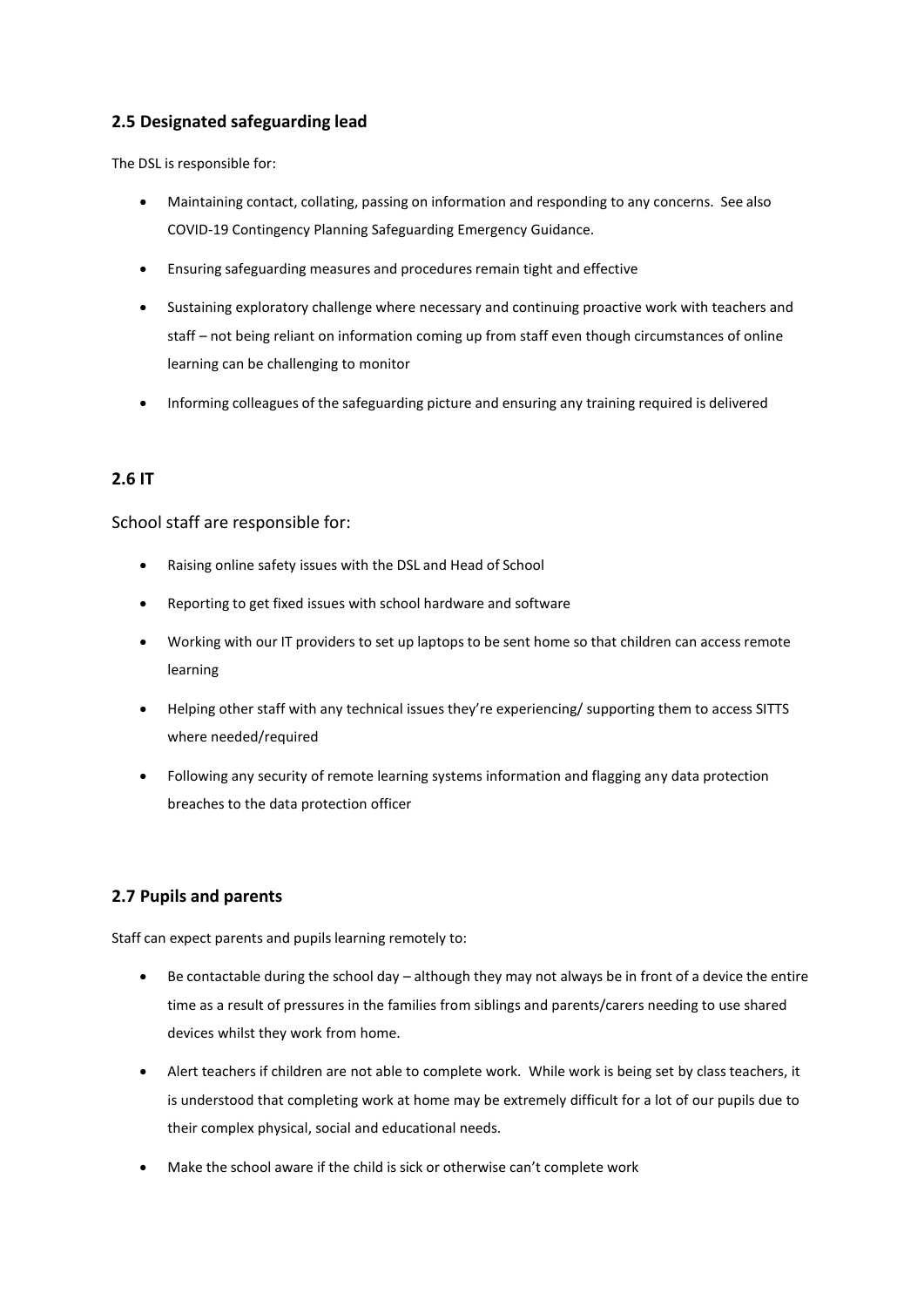- Seek help from the school if they need it
- Be respectful when making any complaints or concerns known to staff

#### **2.8 Governing board**

The governing board is responsible for:

- Monitoring the school's approach to providing remote learning to ensure education remains as high quality as possible
- Ensuring that staff are certain that remote learning systems are appropriately secure, for both data protection and safeguarding reasons

## **3. Who to contact**

If staff have any questions or concerns about remote learning, they should contact the following individuals:

- Issues in setting work talk to HoD/SLT
- Issues with behaviour talk to the relevant HoD/SLT
- Issues with IT inform SITTS via email ([help@sd.hertsforlearning.co.uk](mailto:help@sd.hertsforlearning.co.uk))
- Issues with their own workload or wellbeing talk to their line manager
- Concerns about data protection talk to the data protection officer (Stephen Houltt-Allen)
- Concerns about safeguarding talk to the DS[L \(dsl@collett.herts.sch.uk](mailto:dsl@collett.herts.sch.uk) or CPOMS, call 07383435549 if urgent).

## **4. Data protection**

#### **4.1 Accessing personal data**

When accessing personal data for remote learning purposes:

- All staff have access to CPOMS to record concerns about children. This is accessed via a secure password. Staff must ensure they log out after use. Do not allow access to the site to any third party,
- Teachers are able to access parent contact details via ARBOR using a secure password. Do not share any details with third parties and ensure ARBOR is logged off after use.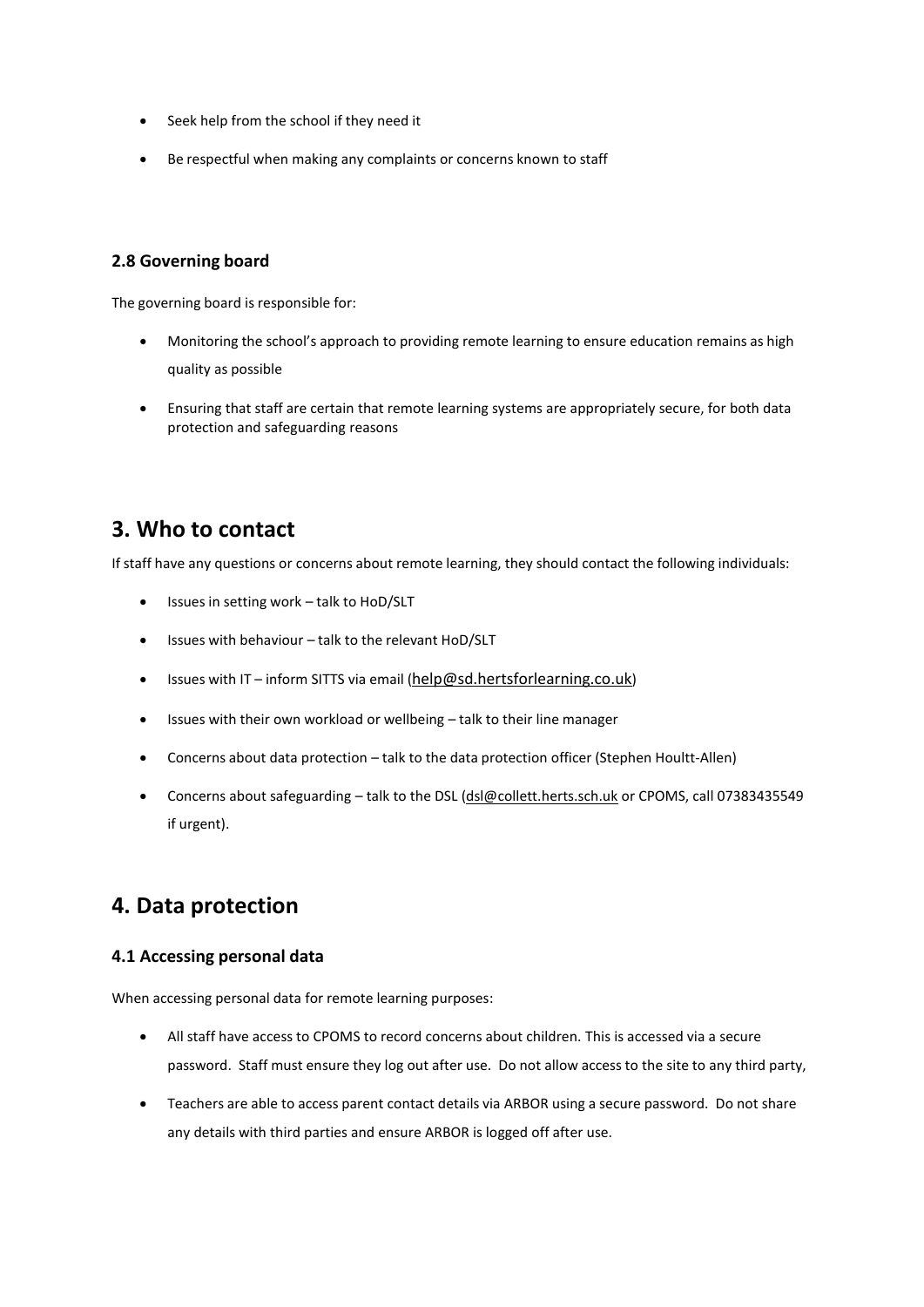- Teachers are able to remotely access the school server via LARA. Do not share any details with third parties and ensure LARA is logged off after use.
- Teachers are able to log into class dojo via the internet using a secure password. Do not share any details with third parties and ensure Dojo is logged off after use. Staff are not to install the ClassDojo app on their phones unless they are a parent of a child at the school

Staff may need to contact parents whilst they themselves are at home, using their own personal devices. Staff should ensure they have hidden their own phone number before making calls, and delete parent numbers from the call history immediately after completing the call. It may be necessary to contact parents via other means such as ClassDojo to make them aware that a withheld number will be contacting them.

#### **4.2 Processing personal data**

Staff members may need to collect and/or share personal data such as such as email addresses and phone numbers as part of the remote learning system. Such collection of personal data applies to our functions as a school and doesn't require explicit permissions. However, staff are reminded to collect and/or share as little personal data as possible online.

#### **4.3 Keeping devices secure**

If using school equipment all staff members will take appropriate steps to ensure their devices remain secure. This includes, but is not limited to:

- Keeping the device password-protected strong passwords are at least 8 characters, with a combination of upper and lower-case letters, numbers and special characters (e.g. asterisk or currency symbol)
- Ensuring the hard drive is encrypted this means if the device is lost or stolen, no one can access the files stored on the hard drive by attaching it to a new device
- Making sure the device locks if left inactive for a period of time
- Not sharing the device among family or friends
- Installing antivirus and anti-spyware software
- Keeping operating systems up to date always install the latest updates